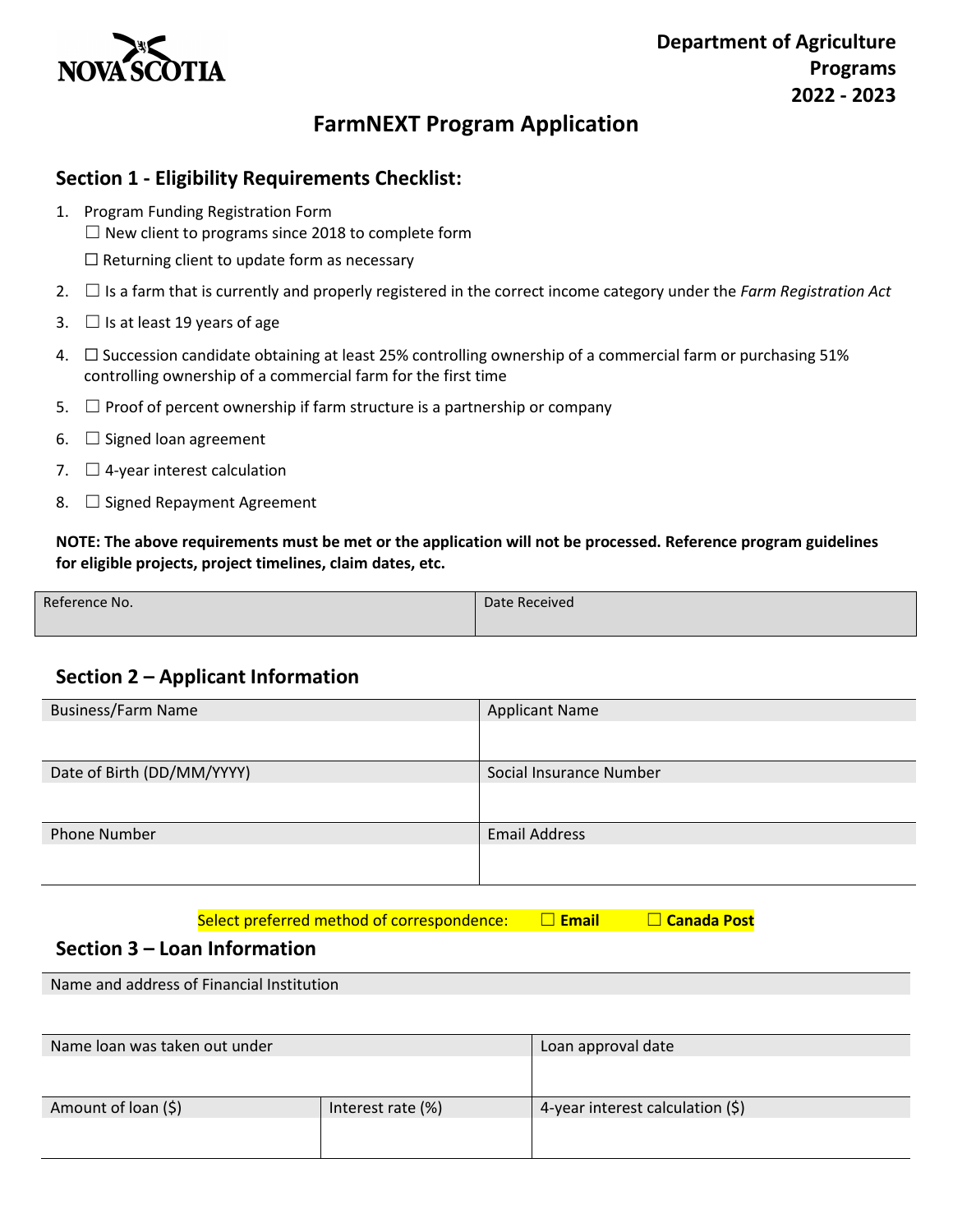## **Section 4 – Farm Structure**

| Select the category you are applying under:                                                              |                              |  |  |  |  |
|----------------------------------------------------------------------------------------------------------|------------------------------|--|--|--|--|
| $\Box$ Category 1- Farm Succession (requires at least 25% ownership)                                     |                              |  |  |  |  |
| $\Box$ Category 2- Farm Purchase (requires at least 51% ownership)                                       |                              |  |  |  |  |
| Identify the farm structure:                                                                             |                              |  |  |  |  |
| Partnership<br>$\Box$ Sole Proprietorship<br>Company                                                     |                              |  |  |  |  |
| If the farm structure is a partnership or company, please provide the following shareholder information: |                              |  |  |  |  |
| Name:                                                                                                    | % Ownership/Voting Interest: |  |  |  |  |
| Name:                                                                                                    | % Ownership/Voting Interest: |  |  |  |  |
| Name:                                                                                                    | % Ownership/Voting Interest: |  |  |  |  |
| Name:                                                                                                    | % Ownership/Voting Interest: |  |  |  |  |

# **Section 5 –Forecasted Production**

| Provide your forecasted production for this year: |                                        |                                                                 |                      |  |  |
|---------------------------------------------------|----------------------------------------|-----------------------------------------------------------------|----------------------|--|--|
| Type of livestock/crops                           | # of<br>animals/acres in<br>production | Projected sales units<br>(i.e. # of tonnes,<br>livestock, etc.) | Projected sales (\$) |  |  |
|                                                   |                                        |                                                                 |                      |  |  |
|                                                   |                                        |                                                                 |                      |  |  |
|                                                   |                                        |                                                                 |                      |  |  |
|                                                   |                                        |                                                                 |                      |  |  |
|                                                   |                                        |                                                                 |                      |  |  |